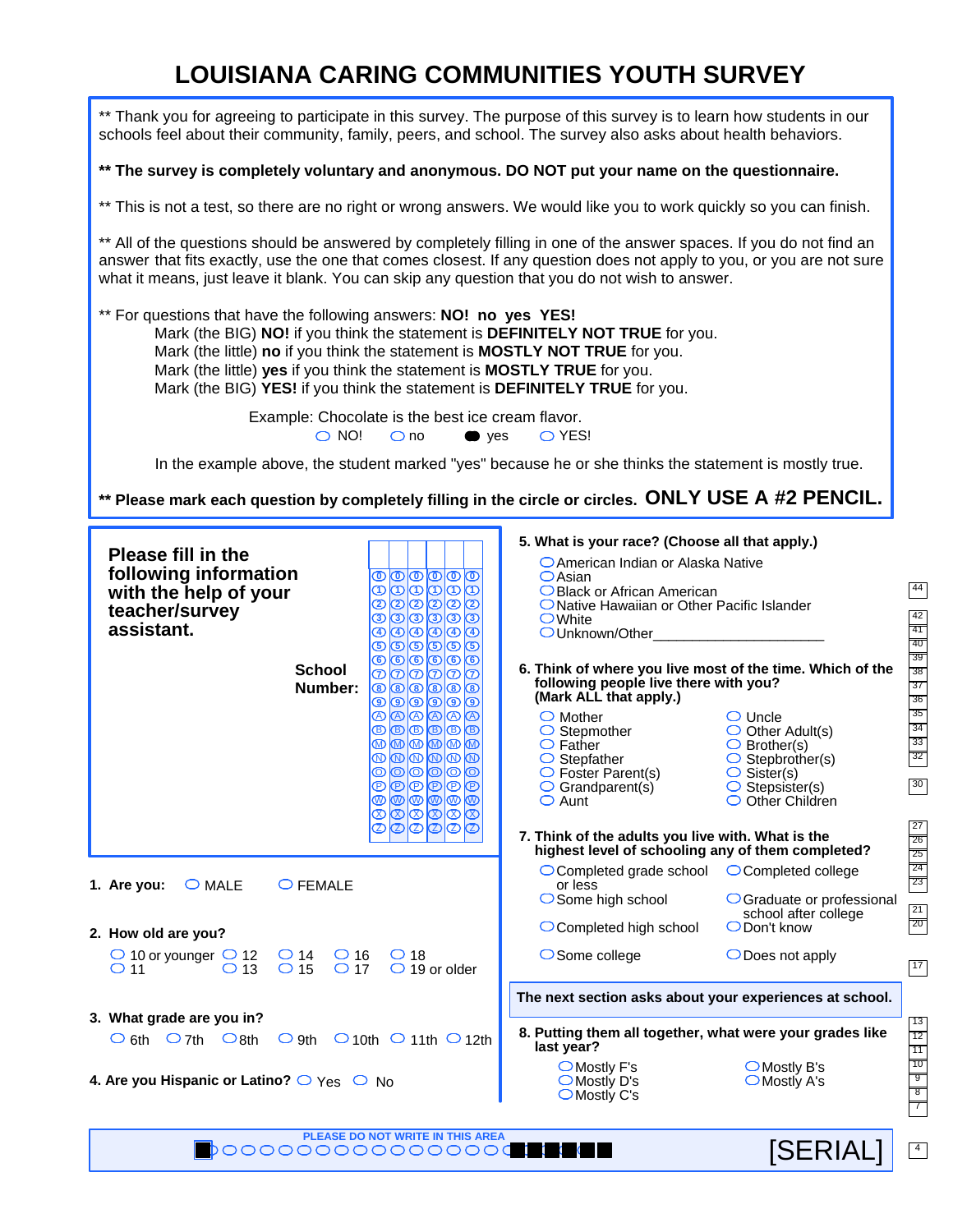|                                                                                                                                                     |              | NO!                        | no                  | yes                               | YES!       |
|-----------------------------------------------------------------------------------------------------------------------------------------------------|--------------|----------------------------|---------------------|-----------------------------------|------------|
| 9. In my school, students have lots<br>of chances to help decide things<br>like class activities and rules.                                         |              | $\bigcirc$                 | ⌒                   | O                                 | $\circ$    |
| 10. Teachers ask me to work on<br>special classroom projects.                                                                                       |              | O                          | O                   | O                                 | O          |
| 11. My teachers notice when<br>I am doing a good job and let<br>me know about it.                                                                   |              | ◯                          | ⌒                   | ◯                                 | ◯          |
| 12. There are lots of chances for<br>students in my school to get<br>involved in sports, clubs, and<br>other school activities outside<br>of class. |              | ◯                          |                     | ⌒                                 | ⌒          |
| 13. There are lots of chances<br>for students in my school to talk<br>with a teacher one-on-one.                                                    |              | O                          | ◯                   | ◯                                 | ◯          |
| 14. I feel safe at my school.                                                                                                                       |              | $\bigcirc$                 | $\circlearrowright$ | $\bigcirc$                        | $\bigcirc$ |
| 15. The school lets my parents<br>know when I have done<br>something well.                                                                          |              | ◯                          | ◯                   | ◯                                 | ◯          |
| 16. My teachers praise me when<br>I work hard in school.                                                                                            |              | $\circ$                    | ⌒                   | O                                 | O          |
| 17. Are your school grades better<br>than the grades of most students<br>in your class?                                                             |              | $\bigcirc$                 | ⌒                   | ◯                                 | ◯          |
| 18. I have lots of chances to be<br>part of class discussions or<br>activities.                                                                     |              | ◯                          | ⌒                   | ◯                                 | ◯          |
|                                                                                                                                                     |              |                            |                     |                                   |            |
|                                                                                                                                                     |              |                            |                     |                                   |            |
| past year in school,                                                                                                                                |              |                            |                     | Almost always<br>Often            |            |
| how often did vou:                                                                                                                                  |              | <b>Sometimes</b><br>Seldom |                     |                                   |            |
| 19. Now thinking back over the                                                                                                                      | <b>Never</b> |                            |                     |                                   |            |
| a. enjoy being in school?                                                                                                                           | $\bigcirc$   | O                          | ◯                   | ⌒                                 |            |
| b. hate being in school?<br>c. try to do your best work<br>in school?                                                                               | ◯            | ◯                          | ◯                   | ◯                                 | ◯          |
| 20. How often do you feel<br>that the school work you<br>are assigned is<br>meaningful and<br>important?                                            | O            | ⌒                          | ⌒                   | ⌒                                 | O          |
| 21. How important do you think the things you are learning<br>in school are going to be for your later life?                                        |              |                            |                     |                                   |            |
| $\bigcirc$ Very important                                                                                                                           |              |                            |                     | $\bigcirc$ Slightly important     |            |
| $\bigcirc$ Quite important                                                                                                                          |              |                            |                     | $\bigcirc$ Not at all important   |            |
| $\bigcirc$ Fairly important                                                                                                                         |              |                            |                     |                                   |            |
| 22. How interesting are most of your courses to you?<br>$\bigcirc$ Very interesting and stimulating $\bigcirc$ Slightly interesting                 |              |                            |                     |                                   |            |
| $\bigcirc$ Quite interesting                                                                                                                        |              |                            |                     | $\bigcirc$ Not at all interesting |            |

| 23. During the LAST FOUR WEEKS, how many whole days |
|-----------------------------------------------------|
| of school have you missed because you skipped       |
| or 'cut'?                                           |

|  |                                                         | ONone $\bigcirc$ 2 days $\bigcirc$ 4-5 days $\bigcirc$ 11 or more days |
|--|---------------------------------------------------------|------------------------------------------------------------------------|
|  | $\bigcirc$ 1 day $\bigcirc$ 3 days $\bigcirc$ 6-10 days |                                                                        |

**The next questions ask about your feelings and experiences in other parts of your life.**

| 24. Think of your four best friends (the<br>friends you feel closest to). In the                                         |           | <b>Number</b><br>of friends |                |    |  |  |  |  |  |
|--------------------------------------------------------------------------------------------------------------------------|-----------|-----------------------------|----------------|----|--|--|--|--|--|
| past year (12 months), how many<br>of your best friends have:                                                            | $\bf{0}$  | 1                           | $\overline{2}$ | 3  |  |  |  |  |  |
| a. participated in clubs, organizations or<br>activities at school?                                                      | $\subset$ |                             |                | IГ |  |  |  |  |  |
| b. smoked cigarettes?                                                                                                    |           |                             |                |    |  |  |  |  |  |
| c. tried beer, wine, or hard liquor (for<br>example, vodka, whiskey, or gin) when<br>their parents didn't know about it? | $\subset$ |                             |                |    |  |  |  |  |  |
| d. made a commitment to stay<br>drug-free?                                                                               |           |                             |                |    |  |  |  |  |  |
| e. used marijuana?                                                                                                       |           |                             |                |    |  |  |  |  |  |
| f. tried to do well in school?                                                                                           |           |                             |                |    |  |  |  |  |  |
| g. used LSD, cocaine, amphetamines,<br>or other illegal drugs?                                                           |           |                             |                |    |  |  |  |  |  |
| h. been suspended from school?                                                                                           |           |                             |                |    |  |  |  |  |  |
| i. liked school?                                                                                                         |           |                             |                |    |  |  |  |  |  |
| j. carried a handgun?                                                                                                    |           |                             |                |    |  |  |  |  |  |
| k. sold illegal drugs?                                                                                                   |           |                             |                |    |  |  |  |  |  |
| I. regularly attended religious services?                                                                                |           |                             |                |    |  |  |  |  |  |
| m. stolen or tried to steal a motor<br>vehicle such as a car or motorcycle?                                              | $\subset$ |                             |                |    |  |  |  |  |  |
| n. been arrested?                                                                                                        |           |                             |                |    |  |  |  |  |  |
| o. dropped out of school?                                                                                                |           |                             |                |    |  |  |  |  |  |

|                                                                                                 |                                   | Very good chance |  |  |  |  |  |  |
|-------------------------------------------------------------------------------------------------|-----------------------------------|------------------|--|--|--|--|--|--|
| 25. What are the chances<br>you would be                                                        | Pretty good chance<br>Some chance |                  |  |  |  |  |  |  |
| seen as cool<br>if you:                                                                         | Little chance                     |                  |  |  |  |  |  |  |
|                                                                                                 | No or very little chance          |                  |  |  |  |  |  |  |
| a. smoked cigarettes?                                                                           |                                   |                  |  |  |  |  |  |  |
| b. worked hard at school?                                                                       |                                   |                  |  |  |  |  |  |  |
| c. began drinking alcoholic beverages<br>regularly, that is, at least once or twice<br>a month? |                                   |                  |  |  |  |  |  |  |
| d. defended someone who was being<br>verbally abused at school?                                 |                                   |                  |  |  |  |  |  |  |
| e. smoked marijuana?                                                                            |                                   |                  |  |  |  |  |  |  |
| f. carried a handgun?                                                                           |                                   |                  |  |  |  |  |  |  |
| g. regularly volunteered to do<br>community service?                                            |                                   |                  |  |  |  |  |  |  |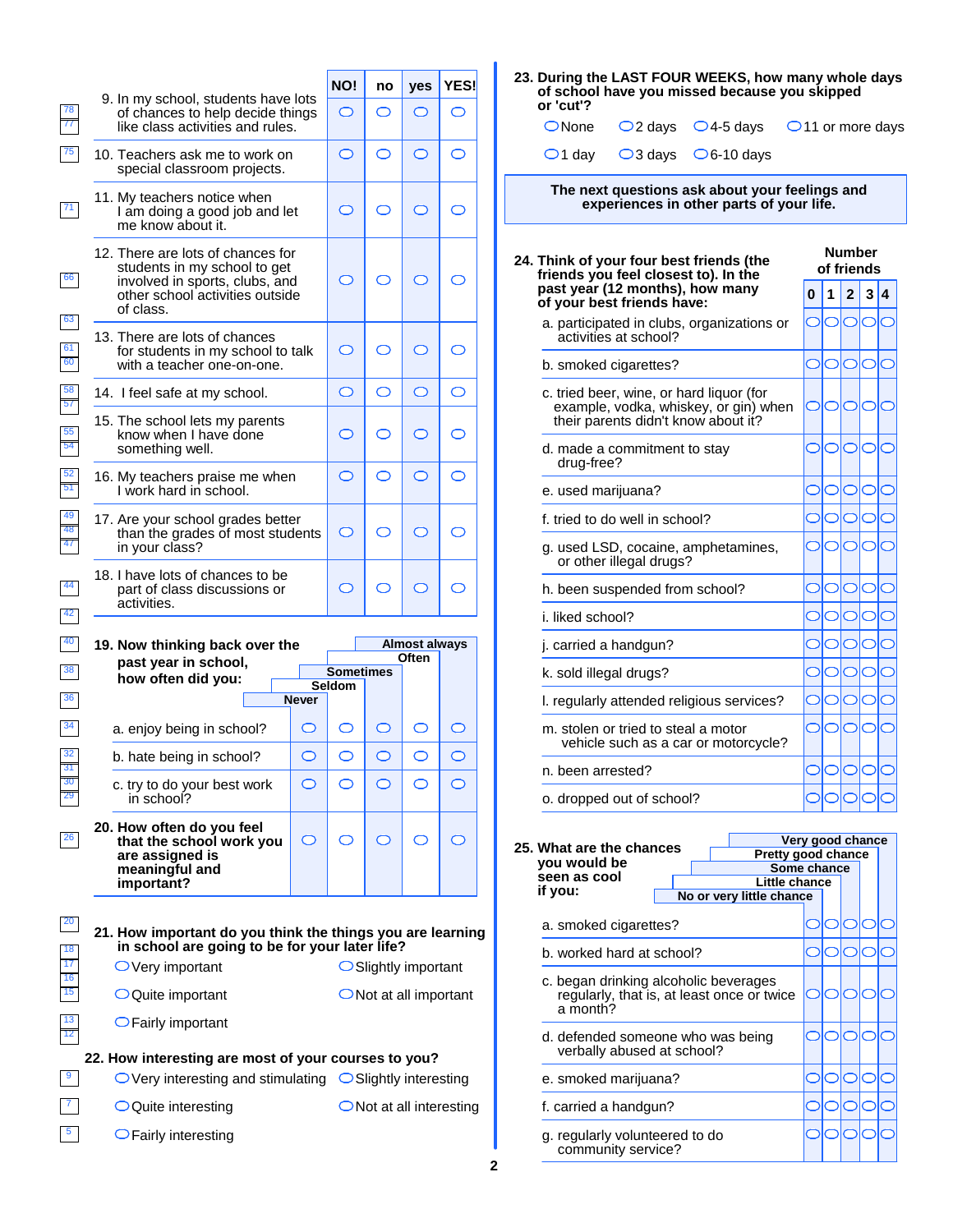

| the students in your<br>grade at your school.                                  | Half to most (51-70%) | Most (71-90%)  |   |            |                | Almost all (91-100%) |  |
|--------------------------------------------------------------------------------|-----------------------|----------------|---|------------|----------------|----------------------|--|
| How many of them<br>Some to half (31-50%)<br>do you think:                     |                       |                |   |            |                |                      |  |
| Few (1-10%)                                                                    | Some (11-30%)         |                |   |            |                |                      |  |
| None (0%)                                                                      |                       |                |   |            |                |                      |  |
| a. smoke one or more cigarettes<br>a day?                                      |                       |                |   |            |                |                      |  |
| b. drank alcohol sometime in the<br>past month?                                |                       |                |   |            |                |                      |  |
| c. used marijuana sometime in<br>the past month?                               |                       |                |   |            |                |                      |  |
| d. used an illegal drug in the past<br>month (not including<br>marijuana)?     |                       |                |   |            |                |                      |  |
|                                                                                |                       |                |   |            |                | 40+ times            |  |
| 30. How many times in<br>the past year (12 months)                             |                       | 20 to 29 times |   |            | 30 to 39 times |                      |  |
| have you:                                                                      | 10 to 19 times        |                |   |            |                |                      |  |
|                                                                                | 6 to 9 times          |                |   |            |                |                      |  |
| 1 to 2 times                                                                   | 3 to 5 times          |                |   |            |                |                      |  |
| <b>Never</b>                                                                   |                       |                |   |            |                |                      |  |
| a. been suspended from<br>school?                                              |                       |                |   |            |                |                      |  |
| b. carried a handgun?                                                          |                       |                |   |            |                |                      |  |
| c. sold illegal drugs?                                                         |                       |                |   |            |                |                      |  |
| d. stolen or tried to steal a<br>motor vehicle such as a car<br>or motorcycle? |                       |                |   |            |                |                      |  |
| e. participated in clubs,<br>organizations or activities at<br>school?         |                       | O              | O | $\bigcirc$ | O              |                      |  |
| f. been arrested?                                                              |                       |                |   |            |                |                      |  |
| g. done extra work on your<br>own for school?                                  |                       |                |   |            |                |                      |  |
| h. attacked someone with the<br>idea of seriously hurting<br>them?             |                       |                |   |            |                |                      |  |
| i. been drunk or high at<br>school?                                            |                       |                |   |            |                |                      |  |
| j. volunteered to do community                                                 |                       |                |   |            |                |                      |  |
| service?                                                                       |                       |                |   |            |                |                      |  |
|                                                                                |                       |                |   |            |                |                      |  |
| k. taken a handgun to school?                                                  |                       |                |   |            |                |                      |  |

7

- $\bigcirc$  No, but would like to
- $\bigcirc$  Yes, in the past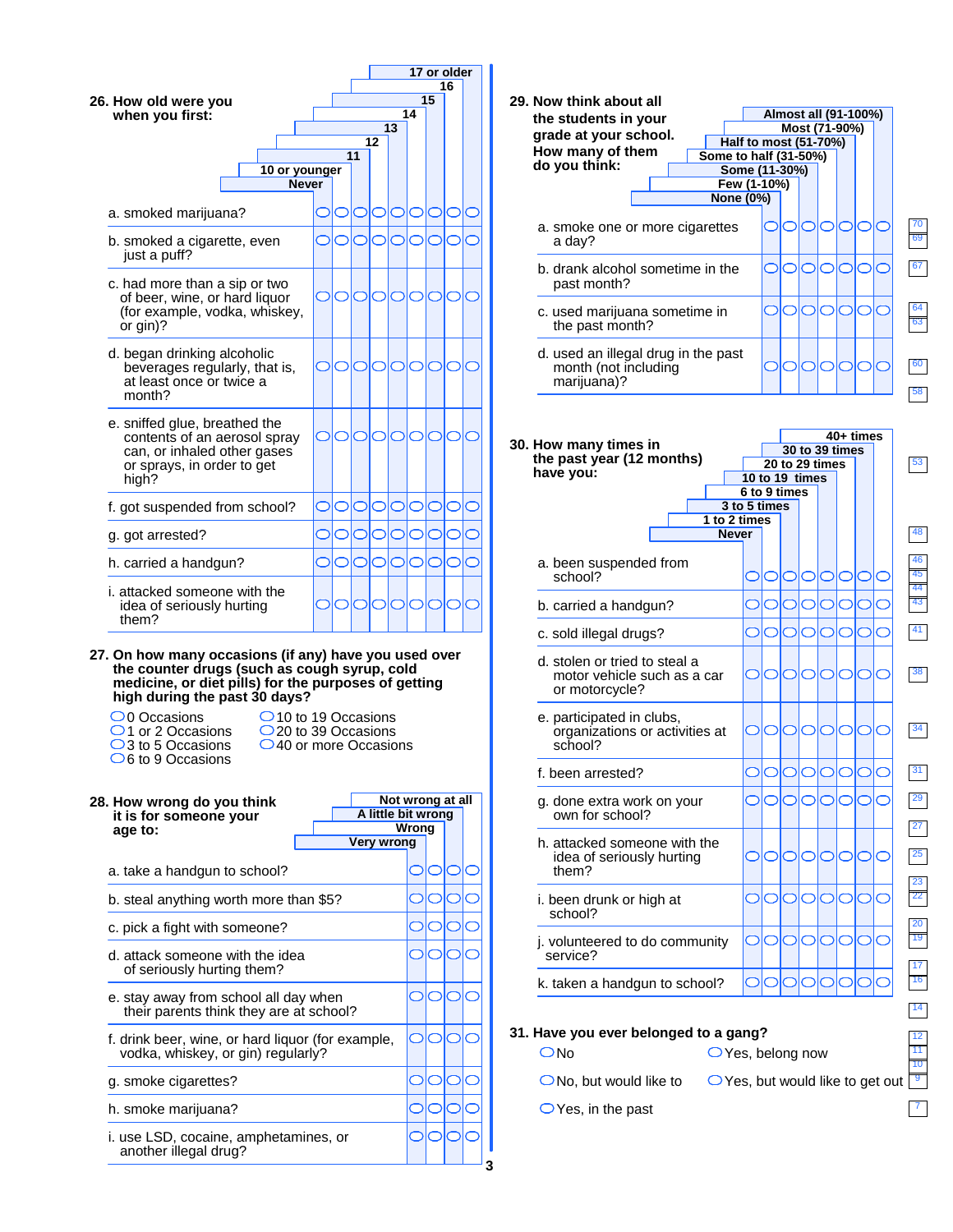

**36. During the past 12 months, do you recall hearing, reading, or watching an advertisement about the prevention of substance use? (Choose all that apply.)**

| ON∩ |                                   |  |
|-----|-----------------------------------|--|
|     | $\bigcirc$ Yes, about tobacco use |  |

 $\bigcirc$  Yes, about alcohol use  $\bigcirc$  Yes, about drug use

**37. During the past 12 months, have you talked with at least one of your parents about the dangers of tobacco, alcohol, or drug use? (Choose all that apply.)**

O<sub>No</sub>

Yes, about tobacco use

 $\bigcirc$  Yes, about alcohol use  $\bigcirc$  Yes, about drug use

**NO!** no ves YES!

| 38. I think sometimes it's okay to<br>cheat at school.                                                 |            |   | $\subset$ |   |
|--------------------------------------------------------------------------------------------------------|------------|---|-----------|---|
| 39. Sometimes I think that life is<br>not worth it.                                                    | ◯          |   | ◯         |   |
| 40. At times I think I am no good at all.                                                              | $\bigcirc$ | ⌒ | ⌒         | ⊂ |
| 41. All in all, I am inclined to think<br>that I am a failure.                                         | ⌒          |   | ⌒         |   |
| 42. In the past year, have you felt<br>depressed or sad MOST days,<br>even if you felt okay sometimes? |            |   | ⌒         |   |
| 43. It is all right to beat up people<br>if they start the fight.                                      | ⌒          |   | ⌒         |   |
| 44. I think it is okay to take<br>something without asking if you<br>can get away with it.             |            |   |           |   |

**45. Are you currently taking any medication that was prescribed for you because you had problems with your behavior or emotions?**

 $\bigcirc$  Yes  $\bigcirc$  No

- **46. How much do you think Great risk people risk harming Moderate risk themselves (physically or Slight risk No risk in other ways) if they:** a. smoke one or more packs of cigarettes ٦ ⊂ per day? b. try marijuana once or twice? c. smoke marijuana regularly? d. take one or two drinks of an alcoholic beverage (beer, wine, liquor) nearly □ ⊂ every day? e. have five or more drinks of an alcoholic beverage once or twice a week? f. smoke marijuana once or twice a week? g. use prescription drugs that are not prescribed to them?
- **47. Think back over the last two weeks. How many times have you had five or more alcoholic drinks in a row?**

| $\bigcirc$ 3-5 times        |
|-----------------------------|
| $\bigcirc$ 6-9 times        |
| $\bigcirc$ 10 or more times |

 $\bigcirc$  None OOnce  $\bigcirc$ Twice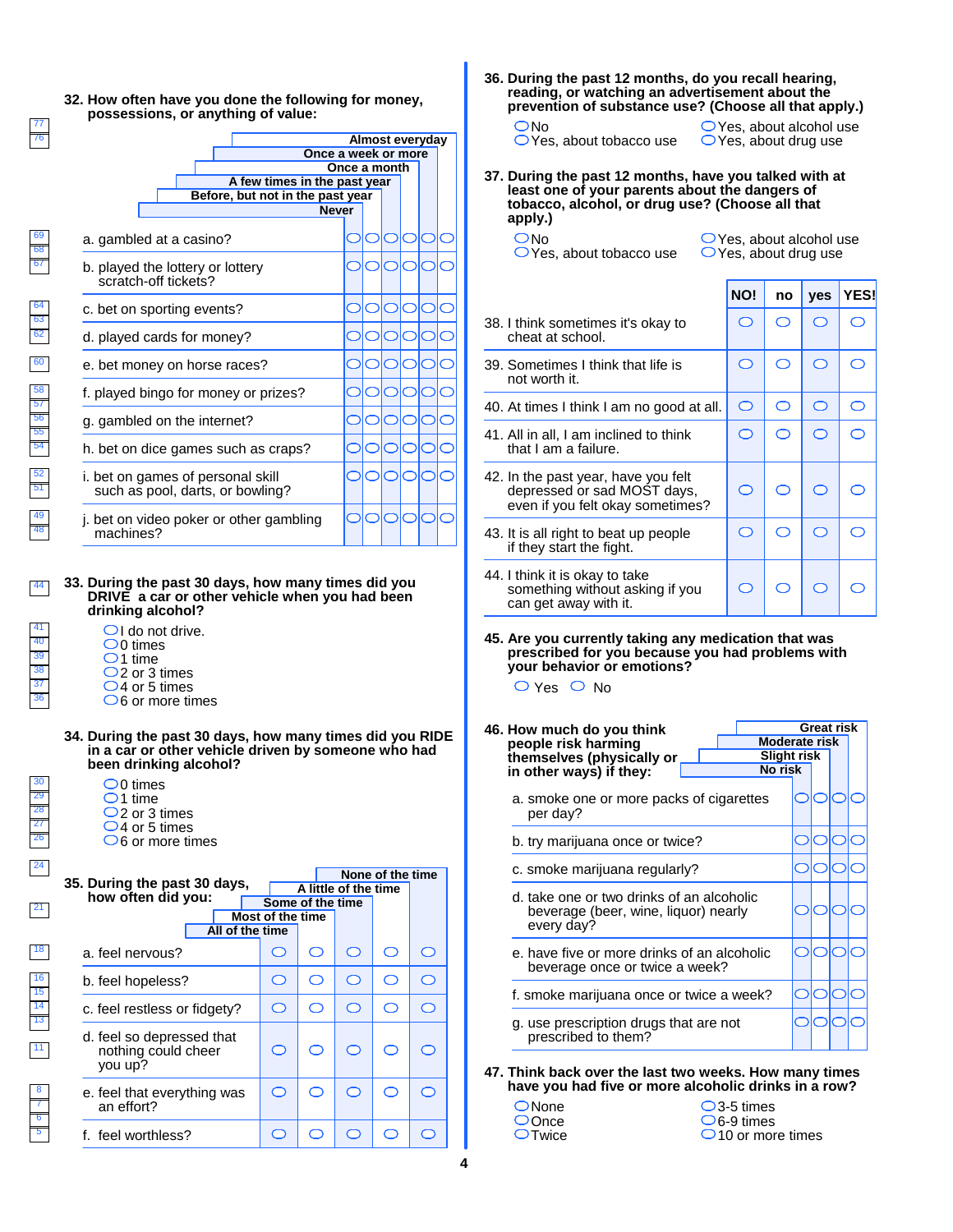|                                                                                                                                                                                                                                                 |         | <b>OCCASIONS</b> |         |         |         |             |         |              |  |  |
|-------------------------------------------------------------------------------------------------------------------------------------------------------------------------------------------------------------------------------------------------|---------|------------------|---------|---------|---------|-------------|---------|--------------|--|--|
| On how many occasions (if any) have you:                                                                                                                                                                                                        | 0       | $1 - 2$          | $3 - 5$ | $6-9$   |         | 10-19 20-39 | $40+$   |              |  |  |
| 48. had alcoholic beverages (beer, wine, or hard liquor) to drink in your lifetime --<br>more than just a few sips?                                                                                                                             | O       | O                | O       | O       | O       | O           | $\circ$ | $\boxed{77}$ |  |  |
| 49. had beer, wine, or hard liquor to drink during the past 30 days?                                                                                                                                                                            | O       | $\circ$          | O       | O       | O       | O           | C       | 75           |  |  |
| 50. been drunk or very high from drinking alcoholic beverages during the past 30 days?                                                                                                                                                          | O       | $\circ$          | O       | O       | O       | O           | O       | 73           |  |  |
| 51. used marijuana (grass, pot) or hashish (hash, hash oil) in your lifetime?                                                                                                                                                                   | O       | $\circ$          | O       | O       | O       | O           | C       | 71           |  |  |
| 52. used marijuana (grass, pot) or hashish (hash, hash oil) during the past 30 days?                                                                                                                                                            | O       | $\circ$          | O       | O       | O       | O           | O       | 69           |  |  |
| 53. used LSD (acid, blotter) or other hallucinogens (like PCP, mescaline, peyote,<br>"shrooms", or ketamine) in your lifetime?                                                                                                                  | O       | $\circ$          | O       | O       | O       | O           | O       | 67           |  |  |
| 54. used LSD (acid, blotter) or other hallucinogens (like PCP, mescaline, peyote,<br>"shrooms", or ketamine) during the past 30 days?                                                                                                           | O       | O                | O       | O       | O       | O           | C       | 64           |  |  |
| 55. used cocaine or crack in your lifetime?                                                                                                                                                                                                     | O       | $\circ$          | O       | O       | O       | O           | C       | 61           |  |  |
| 56. used cocaine or crack during the past 30 days?                                                                                                                                                                                              | O       | $\circ$          | O       | O       | O       | O           | O       | 59           |  |  |
| 57. sniffed glue, breathed the contents of an aerosol spray can, or inhaled other<br>gases or sprays, in order to get high in your lifetime?                                                                                                    | O       | O                | O       | O       | O       | O           | O       | 57           |  |  |
| 58. sniffed glue, breathed the contents of an aerosol spray can, or inhaled other<br>gases or sprays, in order to get high during the past 30 days?                                                                                             | O       | O                | $\circ$ | O       | O       | O           | C       | 54           |  |  |
| 59. used phenoxydine (pox, px, breeze) in your lifetime?                                                                                                                                                                                        | O       | O                | O       | O       | O       | O           | C       | 51           |  |  |
| 60. used phenoxydine (pox, px, breeze) during the past 30 days?                                                                                                                                                                                 | O       | $\circ$          | O       | O       | O       | O           | O       | 49           |  |  |
| 61. used methamphetamines (meth, speed, crank, crystal meth) in your <b>lifetime</b> ?                                                                                                                                                          | O       | $\circ$          | O       | O       | O       | O           | C       | $\sqrt{47}$  |  |  |
| 62. used methamphetamines (meth, speed, crank, crystal meth) in the past 30 days?                                                                                                                                                               | O       | $\circ$          | O       | O       | O       | O           | O       | 45           |  |  |
| 63. used stimulants, other than methamphetamines (such as amphetamines, Adderall,<br>Dexedrine, Ritalin, ) without a doctor telling you to take them, in your lifetime?                                                                         | O       | $\circ$          | O       | O       | O       | O           | O       | 43           |  |  |
| 64. used stimulants, other than methamphetamines (such as amphetamines, Adderall,<br>Dexedrine, Ritalin) without a doctor telling you to take them, during the past 30 days?                                                                    | O       | O                | O       | O       | O       | O           | C       | 40           |  |  |
| 65. used sedatives (tranquilizers, such as Ativan, Klonopin, Valium, Xanax, barbiturates,<br>or sleeping pills) without a doctor telling you to take them, in your lifetime?                                                                    | O       | O                | O       | O       | O       | O           | O       | 37           |  |  |
| 66. used sedatives (tranquilizers, such as Ativan, Klonopin, Valium, Xanax, barbiturates,<br>or sleeping pills) without a doctor telling you to take them, during the past 30 days?                                                             | O       | O                | O       | O       | O       | O           | C       | 34           |  |  |
| 67. used heroin in your lifetime?                                                                                                                                                                                                               | O       | O                | $\circ$ | O       | O       | O           | $\circ$ | 31           |  |  |
| 68. used heroin during the past 30 days?                                                                                                                                                                                                        | $\circ$ | $\circ$          | O       | $\circ$ | $\circ$ | O           | $\circ$ | 29           |  |  |
| 69. used narcotic prescription drugs (such as OxyContin, methadone, morphine,<br>codeine, Demerol, Vicodin, Percocet, Suboxone, fentanyl, carfentanyl, or other<br>opiates) without a doctor telling you to take them, in your lifetime?        | O       | O                | O       | O       | O       | O           | $\circ$ | 27           |  |  |
| 70. used narcotic prescription drugs (such as OxyContin, methadone, morphine,<br>codeine, Demerol, Vicodin, Percocet, Suboxone, fentanyl, carfentanyl, or other<br>opiates) without a doctor telling you to take them, during the past 30 days? | O       | O                | O       | O       | O       | O           | $\circ$ | 23           |  |  |
| 71. used MDMA (X,E, "Molly", or ecstasy) in your lifetime?                                                                                                                                                                                      | O       | $\circ$          | $\circ$ | O       | $\circ$ | O           | $\circ$ | <b>20</b>    |  |  |
| 72. used MDMA (X,E, "Molly", or ecstasy) in the past 30 days?                                                                                                                                                                                   | O       | $\bigcirc$       | $\circ$ | $\circ$ | O       | O           | $\circ$ | $\boxed{18}$ |  |  |
| 73. used synthetic marijuana or herbal incense products (such as K2, Spice, or Gold)<br>in the past 30 days?                                                                                                                                    | O       | $\bigcirc$       | $\circ$ | O       | O       | O           | $\circ$ | 16           |  |  |
| 74. used other synthetic drugs (such as Bath Salts like Ivory Wave or White Lightning)<br>in the past 30 days?                                                                                                                                  | $\circ$ | O                | $\circ$ | O       | $\circ$ | O           | $\circ$ | $\boxed{13}$ |  |  |

|        | 75. Have you ever used smokeless tobacco (chew, snuff,<br>plug, dipping tobacco, or chewing tobacco)? |
|--------|-------------------------------------------------------------------------------------------------------|
| ONever | $\bigcirc$ Regularly in the past                                                                      |

Once in a while, but not regularly

Once or twice

#### **76. How frequently have you used smokeless tobacco during the past 30 days?**

| $\bigcirc$ Never |  |
|------------------|--|

3-5 times per week About once a day More than once a day

| ٠ |  |
|---|--|
|   |  |
|   |  |

Regularly now

Once or twice Once or twice per week  **5**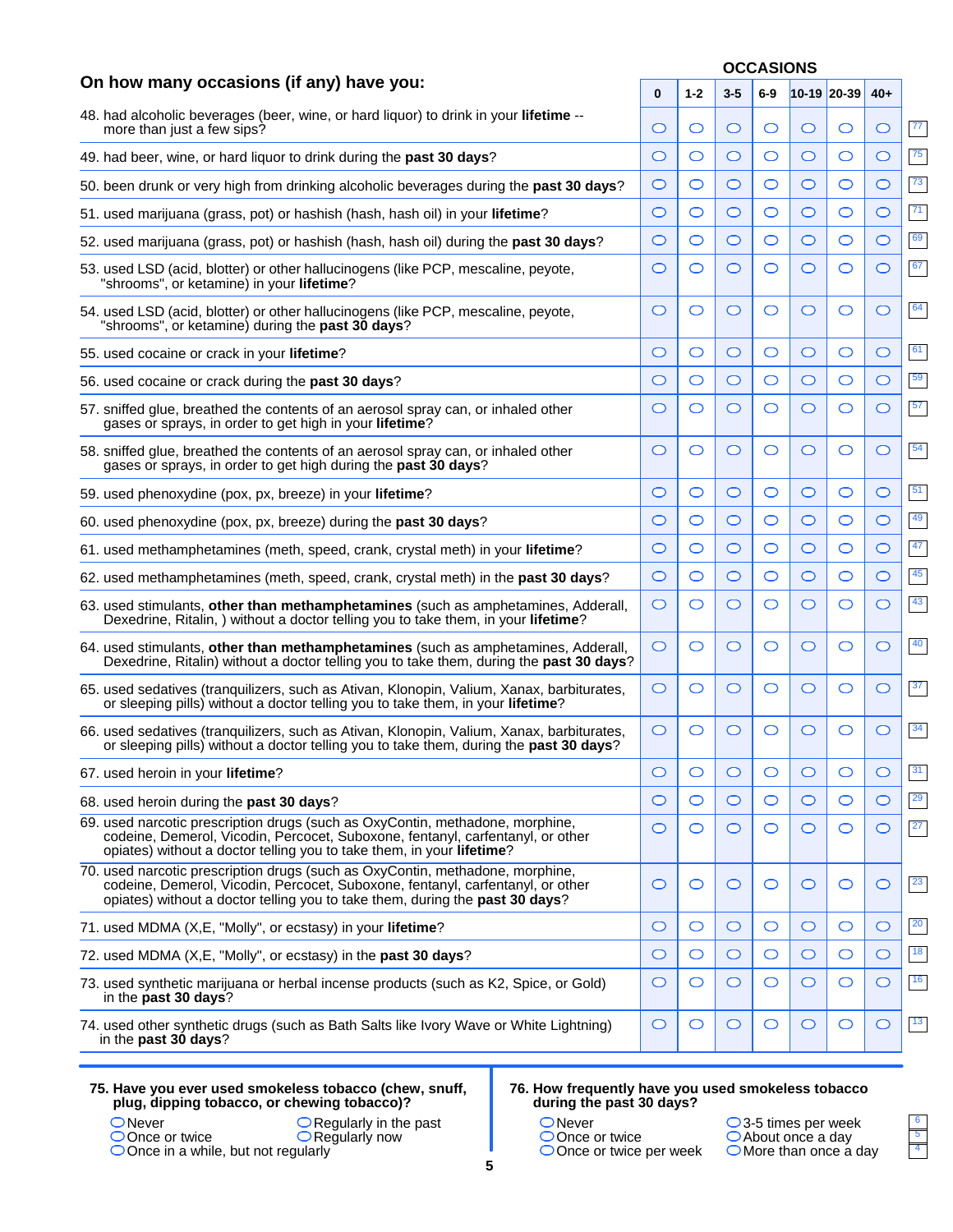| 79<br>$\overline{78}$<br>$\overline{77}$<br>76<br>73<br>$\overline{72}$<br>$\overline{71}$<br>$\overline{70}$<br>$\overline{69}$<br>$\overline{68}$<br>67<br>65<br>62<br>61<br>58<br>54<br>52<br>50 <sub>5</sub><br>48<br>45<br>43<br>41<br>36 | 77. Have you ever smoked cigarettes?<br>$\bigcirc$ Never<br>$\bigcirc$ Once or twice<br>$\bigcirc$ Once in a while, but not regularly<br>78. How frequently have you smoked cigarettes during the<br>past 30 days?<br>$\bigcirc$ Not at all<br>$\bigcirc$ Less than one cigarette per day<br>$\bigcirc$ One to five cigarettes per day<br>○ About one-half pack per day<br>O About one pack per day<br>$\bigcirc$ About one and one-half packs per day<br>$\bigcirc$ Two packs or more per day<br>79. Have you ever tried electronic cigarettes, e-cigarettes,<br>vape pens, or e-hookahs?<br>$\bigcirc$ No $\bigcirc$ Yes<br>80. During the past 30 days, on<br>how many days did you:<br>a. smoke cigarettes?<br>b. smoke tobacco in a hookah or<br>waterpipe?<br>b. use electronic cigarettes,<br>e-cigarettes, vape pens, or<br>e-hookahs?<br>These questions ask about the neighborhood and<br>community where you live<br>81. How wrong would most<br>adults (over 21) in your<br>neighborhood think it is<br>for kids your age:<br>a. to use marijuana? | $\bigcirc$ Regularly in the past<br>$\bigcirc$ Regularly now<br>1 or 2 days<br>0 days | 6 to 9 days<br>3 to 5 days<br>OIOI<br><b>Very wrong</b> | 20 to 29 days<br>10 to 19 days<br>0101010<br>O<br>0101010<br>Not wrong at all<br>A little bit wrong<br><b>Wrong</b> | All 30 days<br>IO<br>∩<br><b>OOC</b> | a store?<br>94. How wrong do your<br>for YOU to:<br>b. smoke tobacco?<br>you? | 88. If you wanted to get some cigar<br>easy would it be for you to get a<br>89. If you wanted to get some beer<br>liquor (for example, vodka, whis<br>how easy would it be for you to<br>90. In your community, how easy w<br>for someone under 21 to buy all<br>91. If you wanted to get a drug like<br>LSD, or amphetamines, how ea<br>be for you to get some?<br>92. If you wanted to get a handgun<br>would it be for you to get one?<br>93. If you wanted to get some marij<br>easy would it be for you to get a<br>friends feel it would be<br>a. have one or two drinks of ar<br>beverage nearly every day?<br>c. smoke marijuana?<br>d. use prescription drugs not p<br>95. How do you feel about some<br>two drinks of an alcoholic be |
|------------------------------------------------------------------------------------------------------------------------------------------------------------------------------------------------------------------------------------------------|----------------------------------------------------------------------------------------------------------------------------------------------------------------------------------------------------------------------------------------------------------------------------------------------------------------------------------------------------------------------------------------------------------------------------------------------------------------------------------------------------------------------------------------------------------------------------------------------------------------------------------------------------------------------------------------------------------------------------------------------------------------------------------------------------------------------------------------------------------------------------------------------------------------------------------------------------------------------------------------------------------------------------------------------------------------|---------------------------------------------------------------------------------------|---------------------------------------------------------|---------------------------------------------------------------------------------------------------------------------|--------------------------------------|-------------------------------------------------------------------------------|-------------------------------------------------------------------------------------------------------------------------------------------------------------------------------------------------------------------------------------------------------------------------------------------------------------------------------------------------------------------------------------------------------------------------------------------------------------------------------------------------------------------------------------------------------------------------------------------------------------------------------------------------------------------------------------------------------------------------------------------------|
| 34<br>$\overline{33}$<br>$\overline{32}$                                                                                                                                                                                                       | b. to drink alcohol?<br>c. to smoke cigarettes?                                                                                                                                                                                                                                                                                                                                                                                                                                                                                                                                                                                                                                                                                                                                                                                                                                                                                                                                                                                                                |                                                                                       |                                                         | $\circ$                                                                                                             | OIO                                  |                                                                               | $\bigcirc$ Neither approve nor disapp<br>$\bigcirc$ Somewhat disapprove<br>◯ Strongly disapprove                                                                                                                                                                                                                                                                                                                                                                                                                                                                                                                                                                                                                                                |
| 31                                                                                                                                                                                                                                             |                                                                                                                                                                                                                                                                                                                                                                                                                                                                                                                                                                                                                                                                                                                                                                                                                                                                                                                                                                                                                                                                |                                                                                       |                                                         |                                                                                                                     |                                      |                                                                               | $\bigcirc$ Don't know or can't say                                                                                                                                                                                                                                                                                                                                                                                                                                                                                                                                                                                                                                                                                                              |
| <b>27</b>                                                                                                                                                                                                                                      |                                                                                                                                                                                                                                                                                                                                                                                                                                                                                                                                                                                                                                                                                                                                                                                                                                                                                                                                                                                                                                                                | NO!                                                                                   | no                                                      | yes                                                                                                                 | <b>YES!</b>                          |                                                                               |                                                                                                                                                                                                                                                                                                                                                                                                                                                                                                                                                                                                                                                                                                                                                 |
| 24                                                                                                                                                                                                                                             | 82. I feel safe in my neighborhood.<br>83. If a kid smoked marijuana in<br>your neighborhood, would he<br>or she be caught by the police?                                                                                                                                                                                                                                                                                                                                                                                                                                                                                                                                                                                                                                                                                                                                                                                                                                                                                                                      | $\circ$<br>$\circ$                                                                    | $\circlearrowright$<br>$\circlearrowright$              | O<br>$\circ$                                                                                                        | $\circlearrowright$<br>O             |                                                                               | The next few questions ask ab<br>answering these questions pleas<br>you consider to be your family<br>stepparents, grandparents                                                                                                                                                                                                                                                                                                                                                                                                                                                                                                                                                                                                                 |
| 19<br>17                                                                                                                                                                                                                                       | 84. If a kid drank some beer, wine,<br>or hard liquor (for example,<br>vodka, whiskey, or gin) in your<br>neighborhood, would he or she<br>be caught by the police?                                                                                                                                                                                                                                                                                                                                                                                                                                                                                                                                                                                                                                                                                                                                                                                                                                                                                            | $\circ$                                                                               | $\circlearrowright$                                     | $\circ$                                                                                                             | O                                    |                                                                               | 96. Have any of your brothers or<br>I don't h                                                                                                                                                                                                                                                                                                                                                                                                                                                                                                                                                                                                                                                                                                   |
| 14<br>$\overline{13}$                                                                                                                                                                                                                          | 85. If a kid carried a handgun in your<br>neighborhood, would he or she<br>be caught by the police?                                                                                                                                                                                                                                                                                                                                                                                                                                                                                                                                                                                                                                                                                                                                                                                                                                                                                                                                                            | $\circ$                                                                               | $\circlearrowright$                                     | $\circ$                                                                                                             | $\circlearrowright$                  |                                                                               | a. drunk beer, wine, or hard liq<br>vodka, whiskey, or gin)?                                                                                                                                                                                                                                                                                                                                                                                                                                                                                                                                                                                                                                                                                    |
| 11<br>$\overline{10}$<br>$\overline{9}$<br>$\overline{7}$                                                                                                                                                                                      | 86. If someone was drinking and<br>driving in your neighborhood,<br>would they get caught by                                                                                                                                                                                                                                                                                                                                                                                                                                                                                                                                                                                                                                                                                                                                                                                                                                                                                                                                                                   | O                                                                                     | $\circlearrowright$                                     | $\circ$                                                                                                             | O                                    |                                                                               | b. smoked marijuana?<br>c. smoked cigarettes?                                                                                                                                                                                                                                                                                                                                                                                                                                                                                                                                                                                                                                                                                                   |
|                                                                                                                                                                                                                                                | the police?                                                                                                                                                                                                                                                                                                                                                                                                                                                                                                                                                                                                                                                                                                                                                                                                                                                                                                                                                                                                                                                    |                                                                                       |                                                         |                                                                                                                     |                                      |                                                                               | d. taken a handgun to school?                                                                                                                                                                                                                                                                                                                                                                                                                                                                                                                                                                                                                                                                                                                   |

|                                                                                                                                                |       | Very easy |  |
|------------------------------------------------------------------------------------------------------------------------------------------------|-------|-----------|--|
| Sort of easy<br>Sort of hard<br><b>Very hard</b>                                                                                               |       |           |  |
| 88. If you wanted to get some cigarettes, how<br>easy would it be for you to get some?                                                         |       |           |  |
| 89. If you wanted to get some beer, wine or hard<br>liquor (for example, vodka, whiskey, or gin),<br>how easy would it be for you to get some? |       |           |  |
| 90. In your community, how easy would it be<br>for someone under 21 to buy alcohol from<br>a store?                                            |       |           |  |
| 91. If you wanted to get a drug like cocaine,<br>LSD, or amphetamines, how easy would it<br>be for you to get some?                            |       |           |  |
| 92. If you wanted to get a handgun, how easy<br>would it be for you to get one?                                                                |       |           |  |
| 93. If you wanted to get some marijuana, how<br>easy would it be for you to get some?                                                          |       |           |  |
| Not wrong at all<br>94. How wrong do your<br>A little bit wrong<br>friends feel it would be<br>for YOU to:<br><b>Very wrong</b>                | Wrong |           |  |
| a have one or two drinks of an alcoholic                                                                                                       |       |           |  |

| a, have one or two drinks of an alcoholic<br>beverage nearly every day? |  |  |
|-------------------------------------------------------------------------|--|--|
| b. smoke tobacco?                                                       |  |  |
| c. smoke marijuana?                                                     |  |  |
| d. use prescription drugs not prescribed to                             |  |  |

#### **95. How do you feel about someone your age having one or two drinks of an alcoholic beverage nearly every day?**

orove

**The next few questions ask about your family. When answering these questions please think about the people you consider to be your family, for example, parents, stepparents, grandparents, aunts, uncles, etc.**

### sisters ever:

| I don't have any brothers or sisters                                          |     |  |
|-------------------------------------------------------------------------------|-----|--|
|                                                                               | Yes |  |
|                                                                               | No  |  |
| a. drunk beer, wine, or hard liquor (for example,<br>vodka, whiskey, or gin)? |     |  |
| b. smoked marijuana?                                                          |     |  |
| c. smoked cigarettes?                                                         |     |  |
| d. taken a handgun to school?                                                 |     |  |
| e. been suspended or expelled from school?                                    |     |  |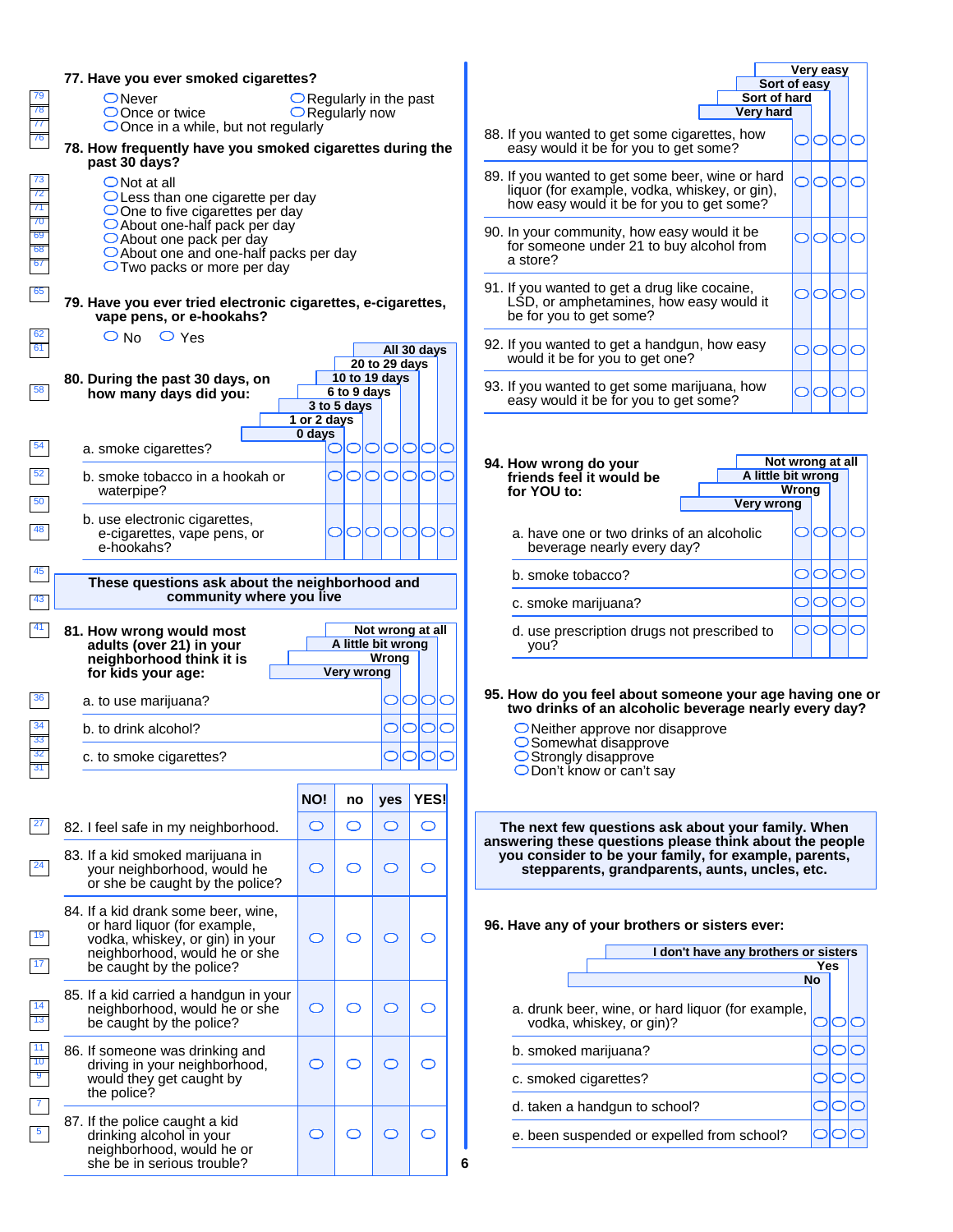| Not wrong at all<br>97. How wrong do your                                                                               |       |  |  |
|-------------------------------------------------------------------------------------------------------------------------|-------|--|--|
| A little bit wrong<br>parents feel it would be                                                                          |       |  |  |
| for YOU to:                                                                                                             | Wrong |  |  |
| Very wrong                                                                                                              |       |  |  |
| a. drink beer, wine, or hard liquor (for<br>example, vodka, whiskey, or gin)<br>regularly?                              |       |  |  |
| b. smoke cigarettes?                                                                                                    |       |  |  |
| c. smoke marijuana?                                                                                                     |       |  |  |
| d. steal something worth more than \$5?                                                                                 |       |  |  |
| e. draw graffiti, write things, or draw<br>pictures on buildings or other property<br>(without the owner's permission)? |       |  |  |
| f. pick a fight with someone?                                                                                           |       |  |  |
| g. have one or two drinks of an alcoholic<br>beverage nearly every day?                                                 |       |  |  |
| h. smoke tobacco?                                                                                                       |       |  |  |
| i. use prescription drugs not prescribed to<br>vou?                                                                     |       |  |  |

|                                                                                                                                                                            | NO!        | no         | yes        | <b>YES!</b> |
|----------------------------------------------------------------------------------------------------------------------------------------------------------------------------|------------|------------|------------|-------------|
| 98. I feel safe at home where I live.                                                                                                                                      | O          | O          | O          |             |
| 99. The rules in my family are clear.                                                                                                                                      | $\circ$    | O          | O          |             |
| 100. People in my family often insult<br>or yell at each other.                                                                                                            | O          | O          | O          |             |
| 101. When I am not at home, one<br>of my parents knows where I<br>am and who I am with.                                                                                    | ◯          | ⌒          | ⌒          |             |
| 102. We argue about the same<br>things in my family over<br>and over.                                                                                                      | ◯          | ⌒          | ◯          |             |
| 103. If you drank some beer, wine, or<br>hard liquor (for example, vodka,<br>whiskey, or gin) without your<br>parents' permission, would you<br>be caught by your parents? | ⌒          | ⌒          | ◯          |             |
| 104. My family has clear rules<br>about alcohol and drug use.                                                                                                              | $\circ$    | O          | $\bigcirc$ |             |
| 105. If you carried a handgun without<br>your parents' permission, would<br>you be caught by your parents?                                                                 | O          | ⌒          | ⌒          |             |
| 106. If you skipped school, would<br>you be caught by your parents?                                                                                                        | O          | ⌒          | ◯          |             |
| 107. My parents ask if I've gotten<br>my homework done.                                                                                                                    | O          | O          | O          |             |
| 108. People in my family have<br>serious arguments.                                                                                                                        | $\bigcirc$ | $\bigcirc$ | $\bigcirc$ | $\bigcirc$  |
| 109. Would your parents know if<br>you did not come home on<br>time?                                                                                                       | $\circ$    | ⌒          | ◯          |             |
| 110. It is important to be honest<br>with your parents, even if they<br>become upset or you get<br>punished.                                                               | ⌒          |            |            |             |

 **7**

#### 13 14 15 16 19 20 22 25 26 30 31 32 35 37 38 39 40 41 43 45 47 48 49 50 55 57 60 62 64 65 68 69 70 71 72 73 75 78 **111. Have you ever considered attempting suicide? 112. Have you ever attempted suicide? 113. Has there ever been a time in your life when you experienced a loss by suicide? 114. If you marked "Yes" to question 113 above, how long ago did the suicide happen?**  $\bigcirc$  I marked "No" to the question above. Within the last year. Within the past two or three months (60-90 days).  $\bigcirc$  In the past month (30 days). **115. If you marked "Yes" to question 113 above, was the loss a blood relative or friend?(Mark all that apply.)**  $\bigcirc$  I marked "No" to the question above. Friend/peer Blood relative Friend/family **○Best friend 116. If you marked "Yes" to question 113, have you spoken to anyone about your loss?** OI marked "No" to the question above.  $ONO$ OYes  $O$  No  $O$  Yes  $O$  No  $O$  Yes  $O$  No  $O$  Yes **118. During the past 12 months, did you ever seriously consider attempting suicide? 119. During the past 12 months, did you make a plan about how you would attempt suicide?**  $O$  No  $O$  Yes  $O$  No  $O$  Yes **120. During the past 12 months, how many times did you actually attempt suicide?**  $\bigcirc$  4 to 5 times  $\bigcirc$  6 or more times  $\bigcirc$  0 times  $\bigcirc$  1 time  $\bigcirc$  2 to 3 times  $\bigcirc$  0 times 1 time 2 or 3 times **121. During the past 12 months, how many times did you do something to purposefully hurt yourself without wanting to die, such as cutting or burning yourself on purpose?**  $\bigcirc$  4 or 5 times  $\bigcirc$  6 or more times **117. If you marked "Yes" on q113 above, please rate on a scale of 1-5 how it impacted you.**  $\bigcirc$ I marked "No" to the question above.  $\bigcirc$ 1 (It had no effect on me.)  $\bigcirc$  2 (It had little effect on me.)  $\bigcirc$ 3 (It had some effect on me.)  $\overline{\bigcirc}$  4 (It had considerable effect on me.)  $\bigcirc$  5 (It had great effect on me.)

4 5 6

9